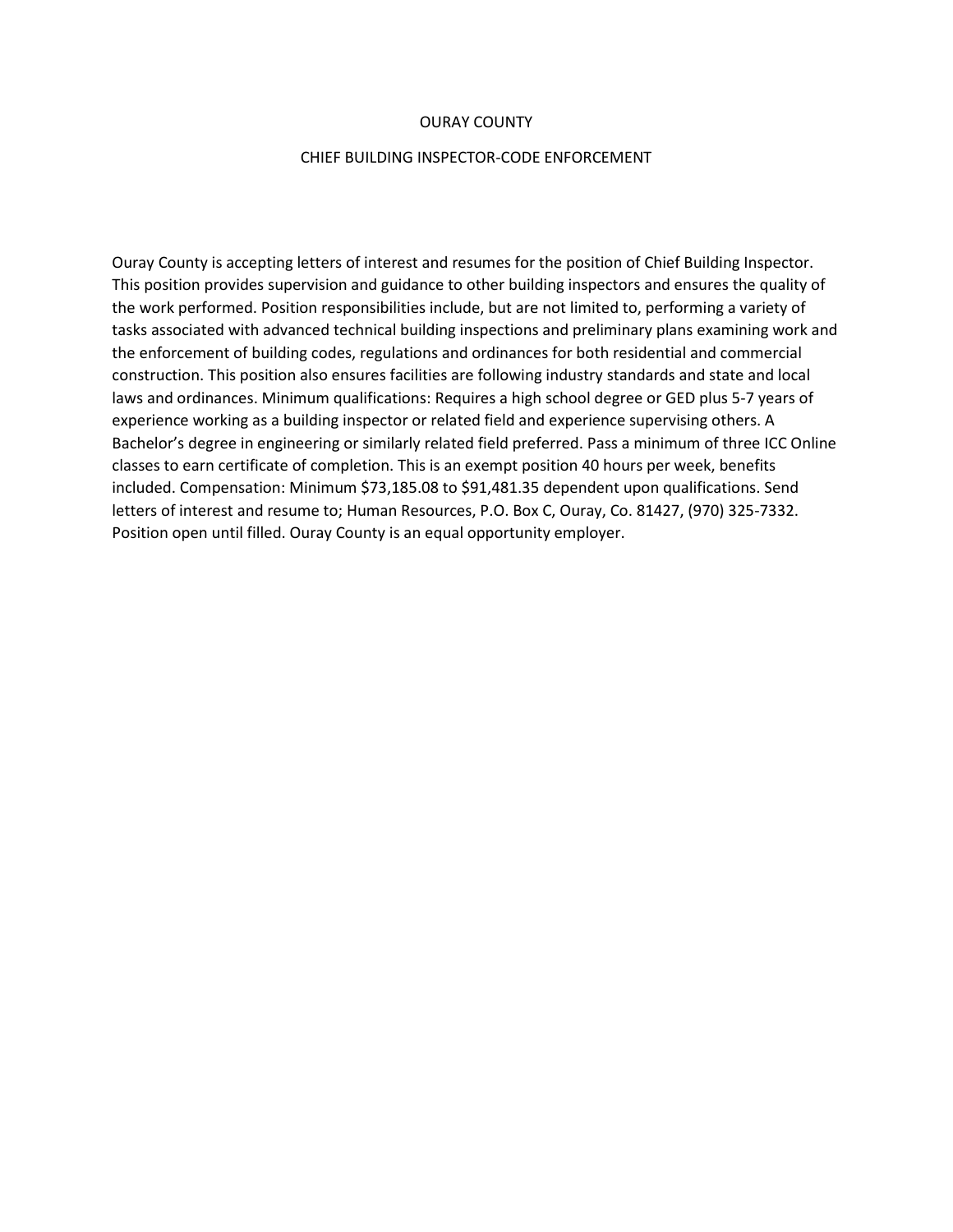Ouray County, CO

# **JOB DESCRIPTION**



*To perform this job successfully, an individual must be able to perform the essential job functions satisfactorily. Reasonable accommodations may be made to enable individuals with disabilities to perform the primary job functions herein described. Since every duty associated with this position may not be described herein, employees may be required to perform duties not specifically spelled out in the job description, but which may be reasonably considered to be incidental in the performing of their duties just as though they were actually written out in this job description.*

# **Chief Building Inspector – Code Enforcement**

**Department: Land Use**

Pay Grade: 16

**FLSA Status:** Exempt

## **JOB SUMMARY**

This position provides supervision and guidance to other building inspectors and ensures the quality of the work performed. Position responsibilities include, but are not limited to, performing a variety of tasks associated with advanced, technical building inspections and preliminary plans examining work, building code enforcement, regulations, and ordinances for both residential and commercial construction. This position also ensures facilities are following industry standards and state and local laws and ordinances.

# **ESSENTIAL JOB FUNCTIONS**

- Inspects initial construction and additional repairs to ensure adherence to contract specifications, building ordinances, and zoning laws.
- Oversees the work of other inspectors. Recommends corrective action when problems are detected. Reviews and issues correction notices, stop work orders and dangerous building postings.
- Reviews and inspects structure demolition permits and the demolition itself.
- Conducts investigations of land use and building code complaints.
- Reviews complex building plans for code compliance, engineering, and issuance.
- Reviews changes and new legislation pertaining to building codes and related regulations.
- Manages special projects as assigned.
- Serves ad Code Enforcement Official, making on-site visits concerning code enforcement issues and complaints.